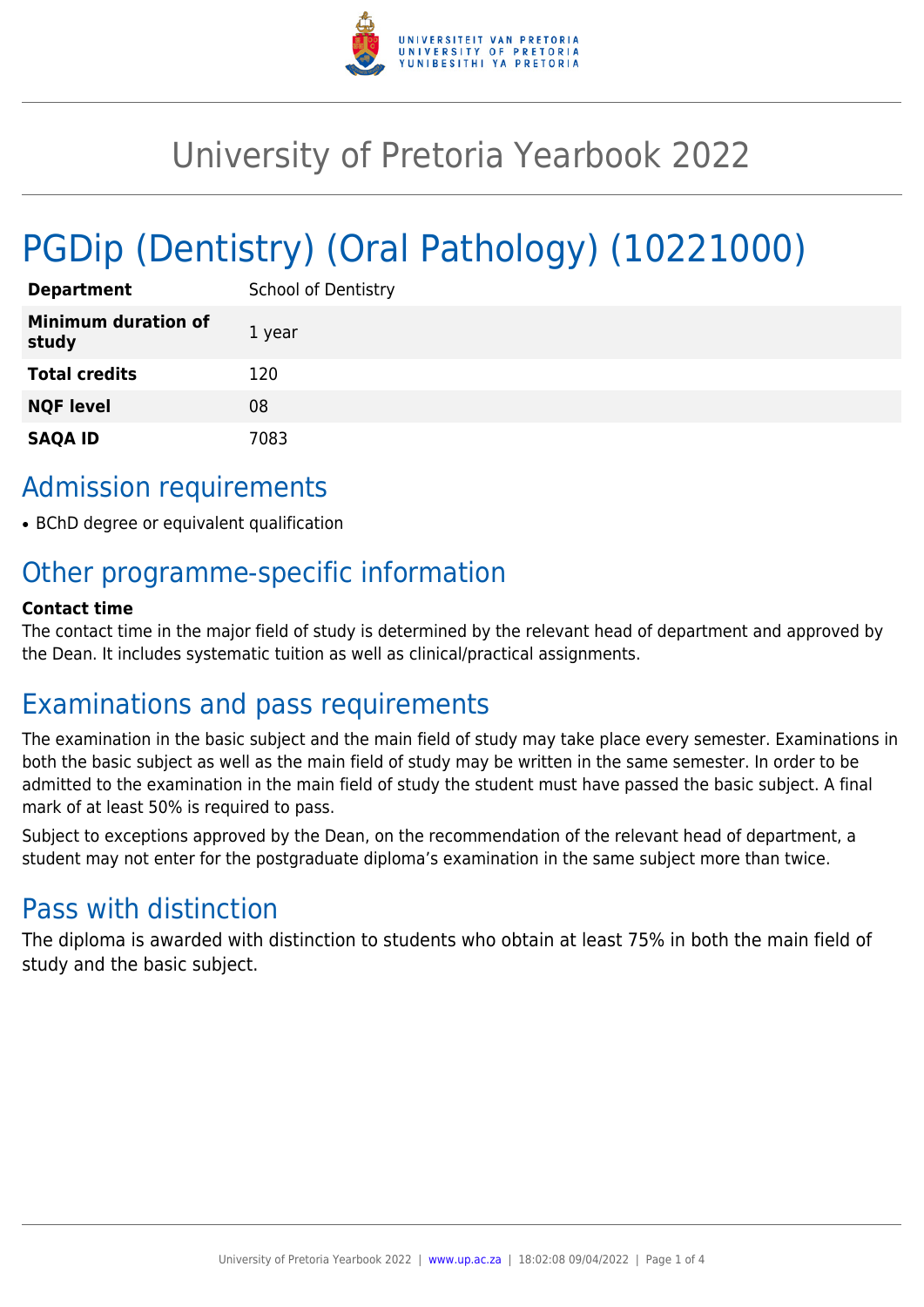

# Curriculum: Final year

**Minimum credits: 120**

## **Core modules**

## **Oral pathology 703 (MPG 703)**

| <b>Module credits</b>         | 100.00                          |
|-------------------------------|---------------------------------|
| <b>NQF Level</b>              | 08                              |
| Language of tuition           | Module is presented in English  |
| <b>Department</b>             | Oral Pathology and Oral Biology |
| <b>Period of presentation</b> | Year                            |

## **Elective modules**

### **Anatomy 710 (ANA 710)**

| <b>Module credits</b>         | 20.00                          |
|-------------------------------|--------------------------------|
| <b>NQF Level</b>              | 08                             |
| <b>Prerequisites</b>          | No prerequisites.              |
| <b>Language of tuition</b>    | Module is presented in English |
| <b>Department</b>             | Anatomy                        |
| <b>Period of presentation</b> | Semester 1                     |

## **Anatomy and principles of surgery 700 (CBA 700)**

| <b>Module credits</b>         | 20.00                           |
|-------------------------------|---------------------------------|
| <b>NQF Level</b>              | 08                              |
| <b>Language of tuition</b>    | Module is presented in English  |
| <b>Department</b>             | Maxillo Facial and Oral Surgery |
| <b>Period of presentation</b> | Semester 1                      |

#### **Physiology 714 (FSG 714)**

| <b>Module credits</b>         | 20.00                          |
|-------------------------------|--------------------------------|
| <b>NQF Level</b>              | 08                             |
| <b>Language of tuition</b>    | Module is presented in English |
| <b>Department</b>             | Physiology                     |
| <b>Period of presentation</b> | Year                           |

## **Applied oral biology 700 (MDB 700)**

**Module credits** 20.00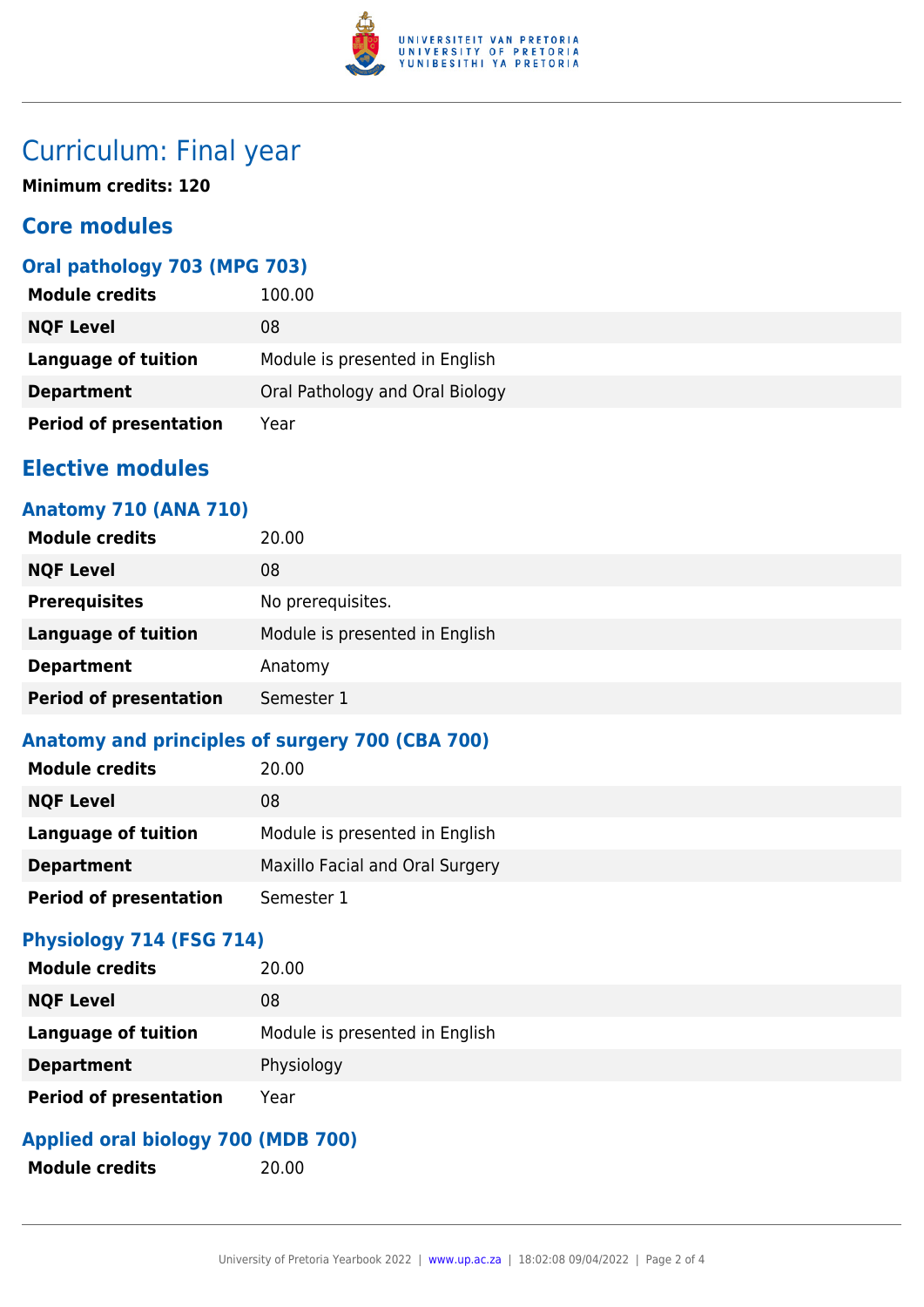

| <b>NQF Level</b>              | 08                              |
|-------------------------------|---------------------------------|
| <b>Language of tuition</b>    | Module is presented in English  |
| <b>Department</b>             | Oral Pathology and Oral Biology |
| <b>Period of presentation</b> | Semester 1                      |

### **Introductory radiography 702 (RAD 702)**

| <b>Module credits</b>         | 20.00                                      |
|-------------------------------|--------------------------------------------|
| <b>NQF Level</b>              | 08                                         |
| <b>Language of tuition</b>    | Separate classes for Afrikaans and English |
| <b>Department</b>             | Oral Pathology and Oral Biology            |
| <b>Period of presentation</b> | Semester 1                                 |

### **Ethics and jurisprudence 700 (RLE 700)**

| <b>Module credits</b>         | 30.00                                     |
|-------------------------------|-------------------------------------------|
| <b>NQF Level</b>              | 08                                        |
| <b>Prerequisites</b>          | A minimum of one year practice experience |
| Language of tuition           | Module is presented in English            |
| <b>Department</b>             | Dental Management Sciences                |
| <b>Period of presentation</b> | Semester 1                                |

#### **Module content**

To be a good healthcare practitioner requires a life-long commitment to sound professional and ethical practices and an overriding dedication to the interests of fellow human beings and society. The term "profession" means "a dedication, promise or commitment publicly made". Practice as a healthcare professional is based on a relationship of mutual trust between patients and healthcare practitioners. In the course of their professional work healthcare practitioners are required to subscribe to certain rules of conduct. To this end the Health Professionals Council of South Africa (HPCSA) has formulated a set of rules regarding professional conduct against which complaints of professional misconduct will be evaluated. These rules are presented in the basic subject, Ethics and jurisprudence.

#### **Dental materials 702 (THM 702)**

| <b>Module credits</b>         | 20.00                          |
|-------------------------------|--------------------------------|
| <b>NQF Level</b>              | 08                             |
| <b>Language of tuition</b>    | Module is presented in English |
| <b>Department</b>             | Odontology                     |
| <b>Period of presentation</b> | Semester 1                     |

The regulations and rules for the degrees published here are subject to change and may be amended after the publication of